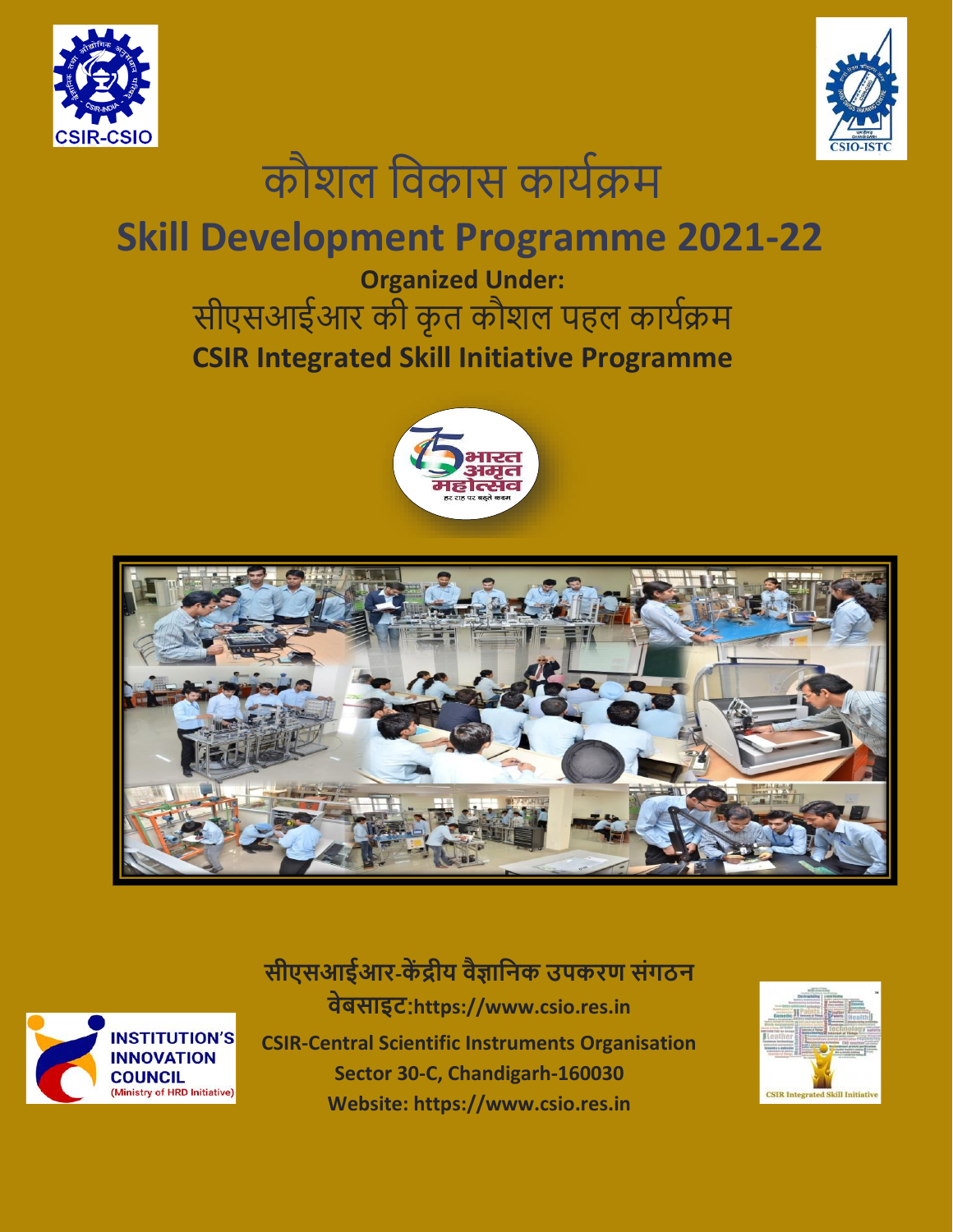

## **सीएसआईआर-सीएसआईओ का नववरण ABOUT CSIR-CSIO**

**CSIR-Central Scientific Instruments Organisation (CSIR-CSIO), a constituent unit of Council of Scientific & Industrial Research (CSIR), is a premier national laboratory dedicated to research, design and development of scientific and industrial instruments. It is a multi-disciplinary and multi-dimensional apex industrial research & development organisation in the country to stimulate growth of Instrument Industry in India covering wide range and applications. CSIR-CSIO is a multidisciplinary R&D lab having well equipped laboratories manned by highly qualified and well-trained staff with infrastructural facilities in the areas of Agrionics; Medical Instrumentation and Prosthetic Devices; Optics and Cockpit based Instrumentation; Fiber/Laser Optics based Sensors & Instrumentation; Analytical Instrumentation; Advanced Materials based Transducers, etc. Large number of instruments ranging from simple to highly sophisticated ones, have been designed and developed by the Institute and their knowhows have been passed on to the industry for commercial exploitation. Having contributed substantially towards the growth of the scientific instruments industry in the country, CSIR-CSIO enjoys high degree of creditability among the users of the instruments as well as the instrument industry.**



## **सीएसआईओ-आईएसटीसी का नववरण ABOUT CSIO-ISTC**

**CSIO-Indo Swiss Training Centre (CSIO-ISTC) was established in the year 1963 in collaboration with the "Swiss Foundation for Technical Assistance, Switzerland". Since its inception, the Centre has come a long way and made its presence felt at the regional and the national level in skill development. The Centre has interdisciplinary programmes in tune with global trends in technical education.**

**The ISTC adopts unique methodology of the practice-oriented training in institute. CSIO-ISTC providing skilled manpower in the area of Mechanical, Mechatronics, Electronics, Industrial automation, CAD/CAM, Die and Mould for the growth of Industries and nation.**



### **सीएसआईआर कीकृ त कौशल पहल काययक्रम CSIR INTEGRATED SKILL INITIATIVE PROGRAMME**

**Council of Scientific and Industrial Research (CSIR) is embarking upon "Skill India" mission of the Government of India under its 'CSIR Integrated Skill Initiative' Programme. Under this umbrella of skill India, CSIR laboratories have taken up various skill training programs under different domains on pan India basis**.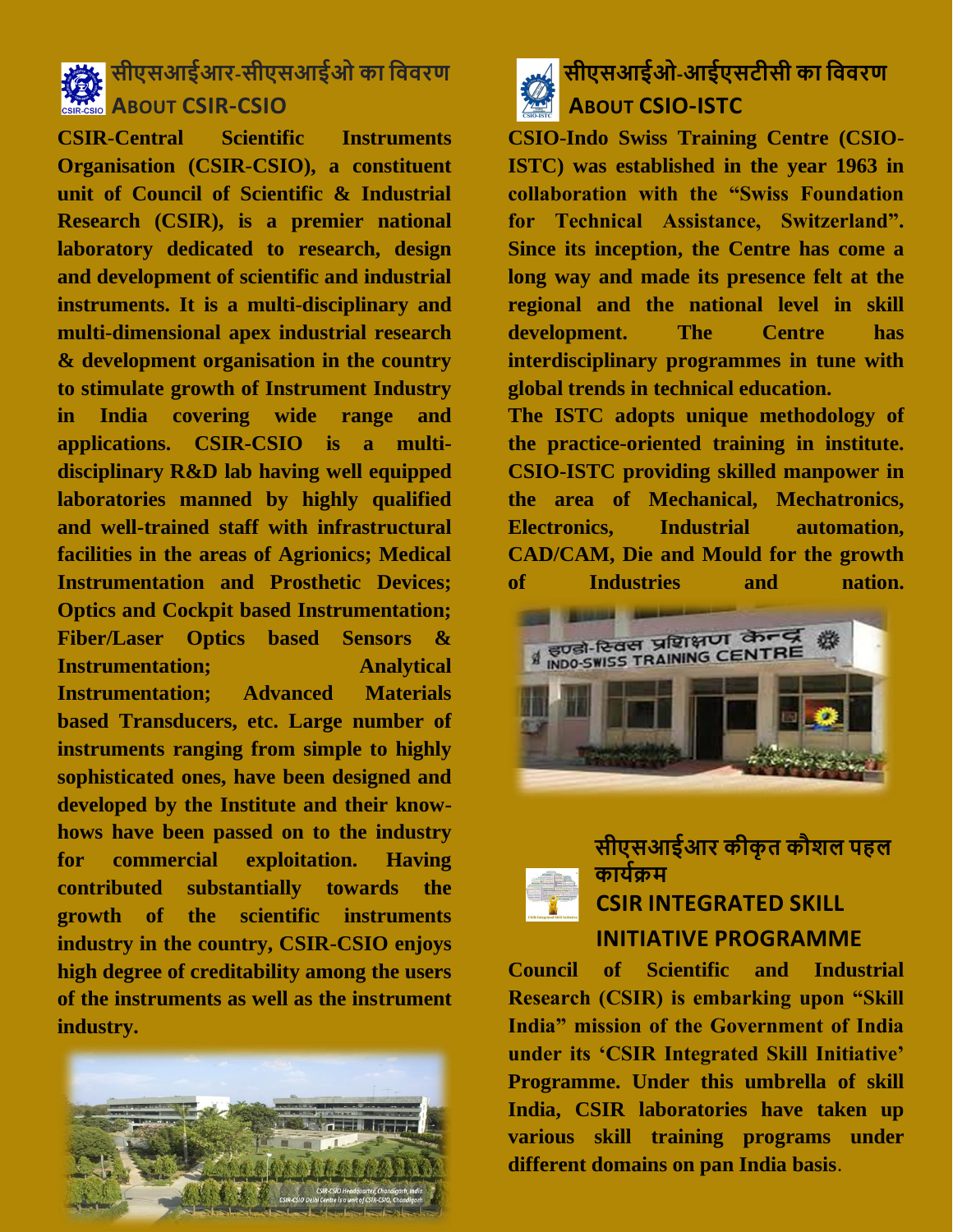**On 24th September, 2016 honorable Prime Minister Shri. Narendra Modi inaugurated "CSIR Platinum Jubilee" Celebration. On this occasion, [Minister of Science](https://en.wikipedia.org/wiki/Ministry_of_Science_and_Technology_(India)) and [Technology](https://en.wikipedia.org/wiki/Ministry_of_Science_and_Technology_(India)) & [Earth](https://en.wikipedia.org/wiki/Ministry_of_Earth_Sciences) Sciences launched "CSIR Integrated Skill Initiative" programme on pan India basis in CSIR labs. The aim is to train people in India in different skill areas by 2022. All these training programs are interconnected and linked to industry requirement thus would invariably contribute to subsequent employment generation, including entrepreneurship.**

**The first Phase of this programme is successfully completed in year 2020 with total 53 training programs in which total 3448 trainees were trained in different domain areas by CSIR-CSIO, Chandigarh.**

**The Second Phase of this programme has been launched in year 2020 for next 5 years (2020-25) and approx. 10,000 trainees will be trained in different domain areas upto the year 2025 by CSIR-CSIO, Chandigarh.**



#### **नमशि/Mission:**

**To generate quality human resource at various levels by providing and upgrading skills in all the possible fields.**

## **लक्ष्य और उद्देश्य/Aims & Objectives:**

**The aims and objectives of the proposed programmes are;**

- ❖ **Upgradation of knowledge on latest technologies.**
- ❖ **Creating a pool of skilled human resource for industries.**
- ❖ **Developing employment oriented skill programmes.**
- ❖ **Aligning the skill programmes with CSIR Integrated Skill Initiative, National Skill Development Council (NSDC) and Sector Skill Councils (SSC) to meet the national objectives.**
- ❖ **Developing market/industry driven courses with emphasis on hands-on practical learning.**



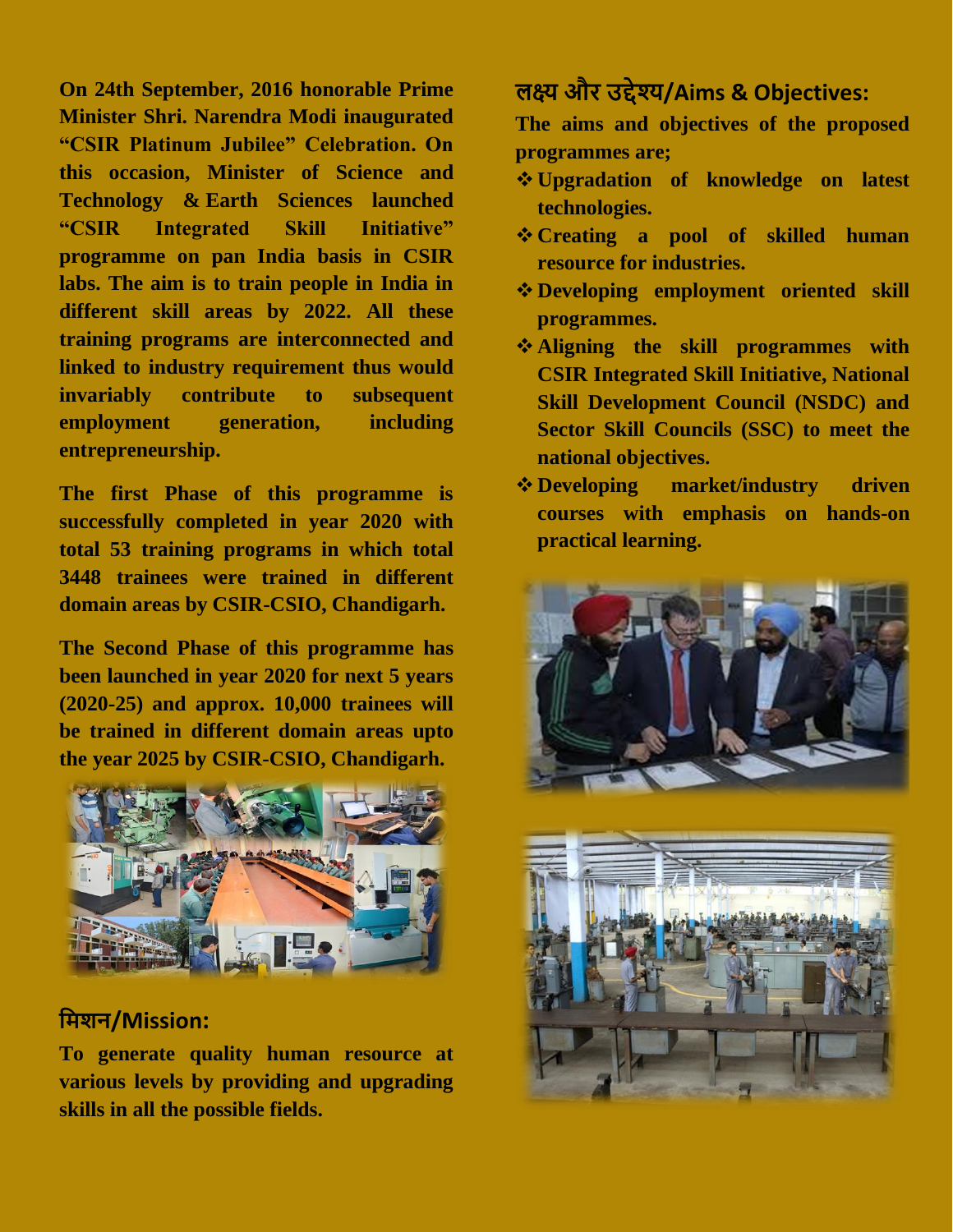# **ऑिलाइि कौशल नवकास प्रनशक्षण कै लेंडर(िवंबर**–**निसंबर, 2021)**

## **Online Skill Development Training Calendar (November - December, 2021)**

| S.No. | <b>Date</b>                                   | <b>Programme Title</b>                                                                          | <b>Duration</b> |
|-------|-----------------------------------------------|-------------------------------------------------------------------------------------------------|-----------------|
| 1.    | 26th November, 2021<br>(Friday)               | <b>Fundamentals of Embedded Systems</b>                                                         | 1 Day           |
| 2.    | $2nd$ & $3rd$ December, 2021<br>(Thu-Fri)     | <b>Basics of Analog &amp; Digital Electronics</b>                                               | 2 Days          |
| 3.    | 16th December, 2021<br>(Thursday)             | <b>Entrepreneurship Development</b><br><b>Programme(EDP)</b>                                    | 1 Day           |
| 4.    | 23 <sup>rd</sup> December, 2021<br>(Thursday) | <b>Basics of Repair, Service &amp; Maintenance</b><br>of Electronics and Electrical Instruments | 1 Day           |
| 5.    | 28th December, 2021<br>(Tuesday)              | <b>Basics of CAD/CAM Technologies</b>                                                           | 1 Day           |